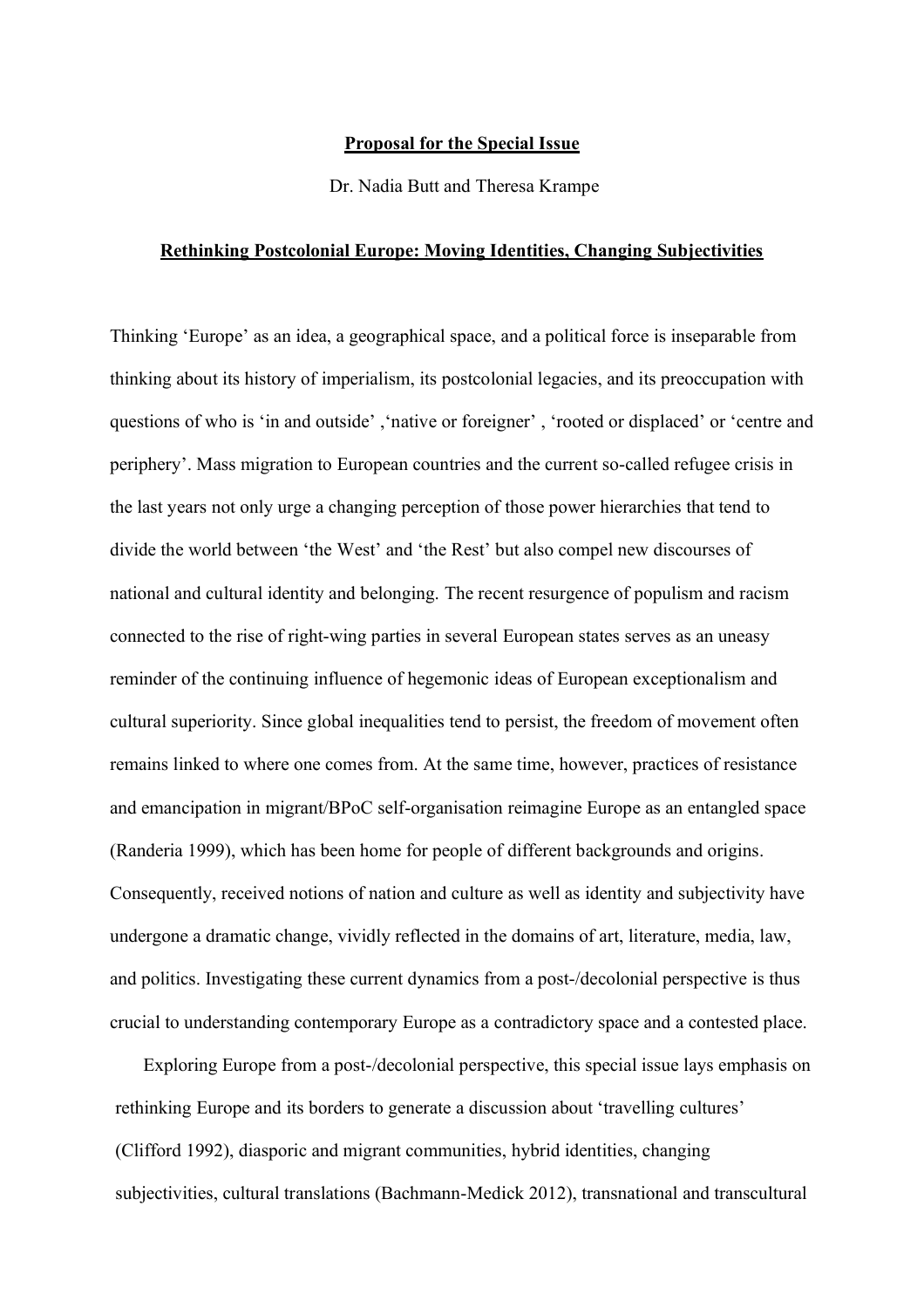relations, neo/cosmopolitanism, or neo-nomadism (Dagnino 2013), to name but a few. In our world on the move, it has become increasingly conspicuous that people, ideas, cultures, or resources cannot be understood in terms of traditional, binary models of centre and periphery, South and North or East and West as "cultural conditions today are largely characterized by mixes and permeation" (Welsch 1999: 197) in the wake of transnational relations. In the 21st century, post-/decolonial studies continue to deconstruct the myths around Europe by interrogating the histories and geographies of power associated with Europe and its (colonial) legacy around the globe.

In light of these transformations, the following questions are particularly addressed in the special issue in order to scrutinize the idea of Europe from a variety of perspectives: How have practices of travel and mobility in the age of globalization altered traditional concepts of culture and identity? How can post/decolonial literatures, art, and practices imaginatively refigure (Gikandi 1991) Europe as a geographical and imagined space? Why is it important today to understand and acknowledge the role of marginalized communities in transforming the idea of Europe? How do past and present migration policies and other governmental practices shape the idea and geography of Europe, or rather of "multiple Europes" (Boatca 2013)?

The articles collected in the special issue engage with and challenge the idea of Europe from a wide range of interdisciplinary perspectives, including but not limited to the following areas of interest and research:

- New perspectives and approaches in post-/decolonial studies
- Representations of Europe and its 'Others' in different media
- Narratives of European identity in and beyond the EU
- Legacies of European colonialism in the  $21<sup>st</sup>$  century
- Post-/decolonial/ Critical Migration Studies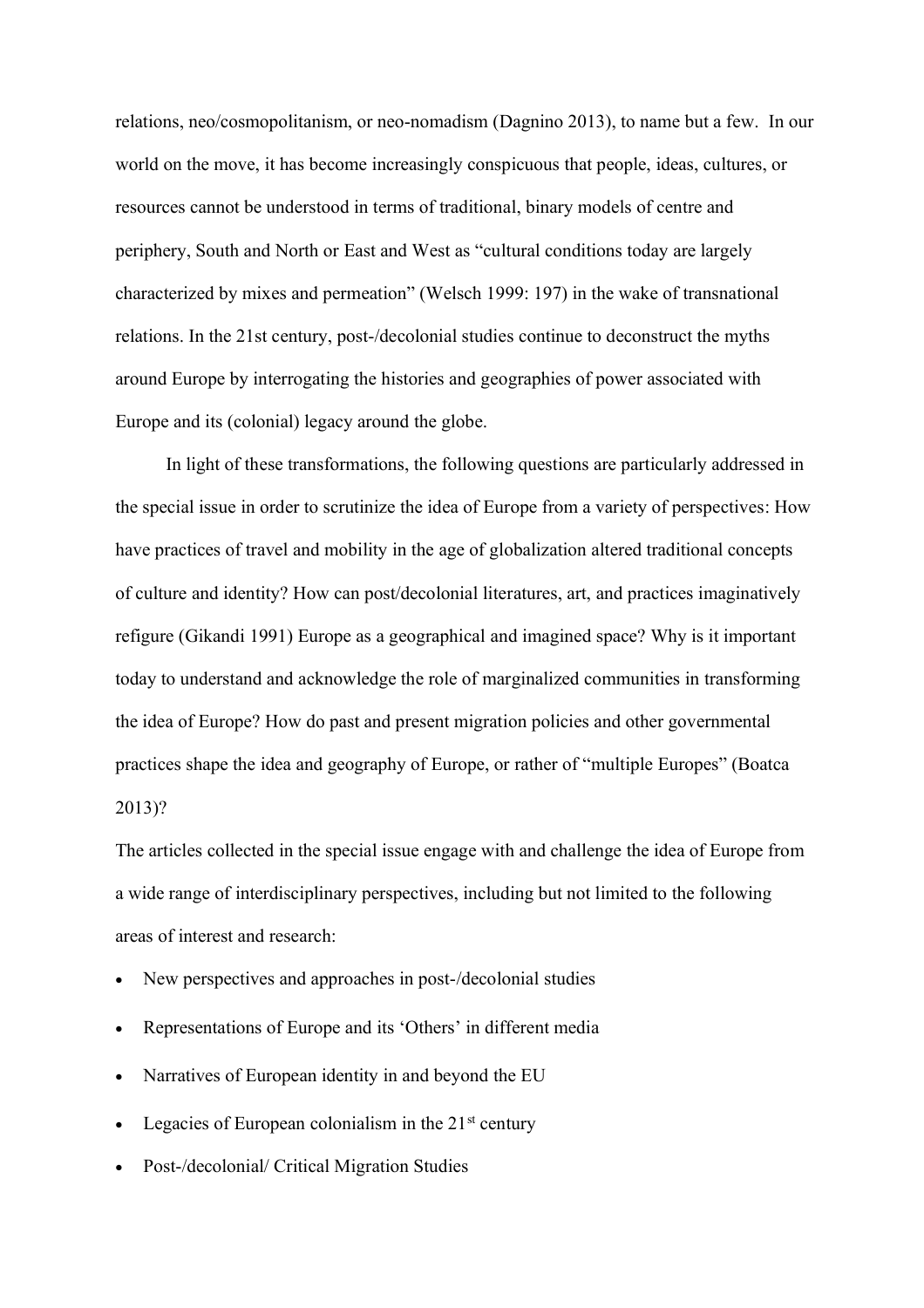- Afro-European Studies
- Critical Race Studies
- Memory Studies
- Narratives of Displacement
- Diaspora Studies
- Transnational and transcultural Studies
- Queer and intersectional approaches
- Political, legal, and human rights perspectives
- World Literature / World Anglophone Studies
- Tourism/Travel Literature
- Performing Arts

## **Bibliography**

Bachmann-Medick, Doris. "Translation – A Concept and Model for the Study of Culture." In: *Travelling Concepts for the Study of Culture*, edited by Birgit Neumann and Ansgar Nünning. Berlin: De Gruyter, 2012, 23-43.

Boatcă, Manuela. "Multiple Europes and the Politics of Difference Within." In: *The Study of Europe*, edited by Hauke Brunkhorst and Gerd Grözinger. Wiesbaden: Nomos, 2010, 51-66.

Clifford, James. "Traveling Culture." In: *Cultural Studies*, edited by Lawrence Gross, Cary Nelson and Paula A Treichler. New York: Routledge, 1992, 97-110.

Dagnino, Arianna. "Global Mobility, Transcultural Literature, and Multiple Modes of

Modernity." *The Journal of Transcultural Studies* 4, no. 2 (2013): 130-160. [https://doi.org/10.11588/ts.2013.2.9940.](https://doi.org/10.11588/ts.2013.2.9940)

Randeria, Shalini. "Geteilte Geschichte und verwobene Moderne." In: u.a. (Hrsg.), *Zukunftsentwürfe. Ideen für eine Kultur der Veränderung*, edited by Jörn Rüsen et al. Frankfurt a. M.: Campus, 1999, 87-96.